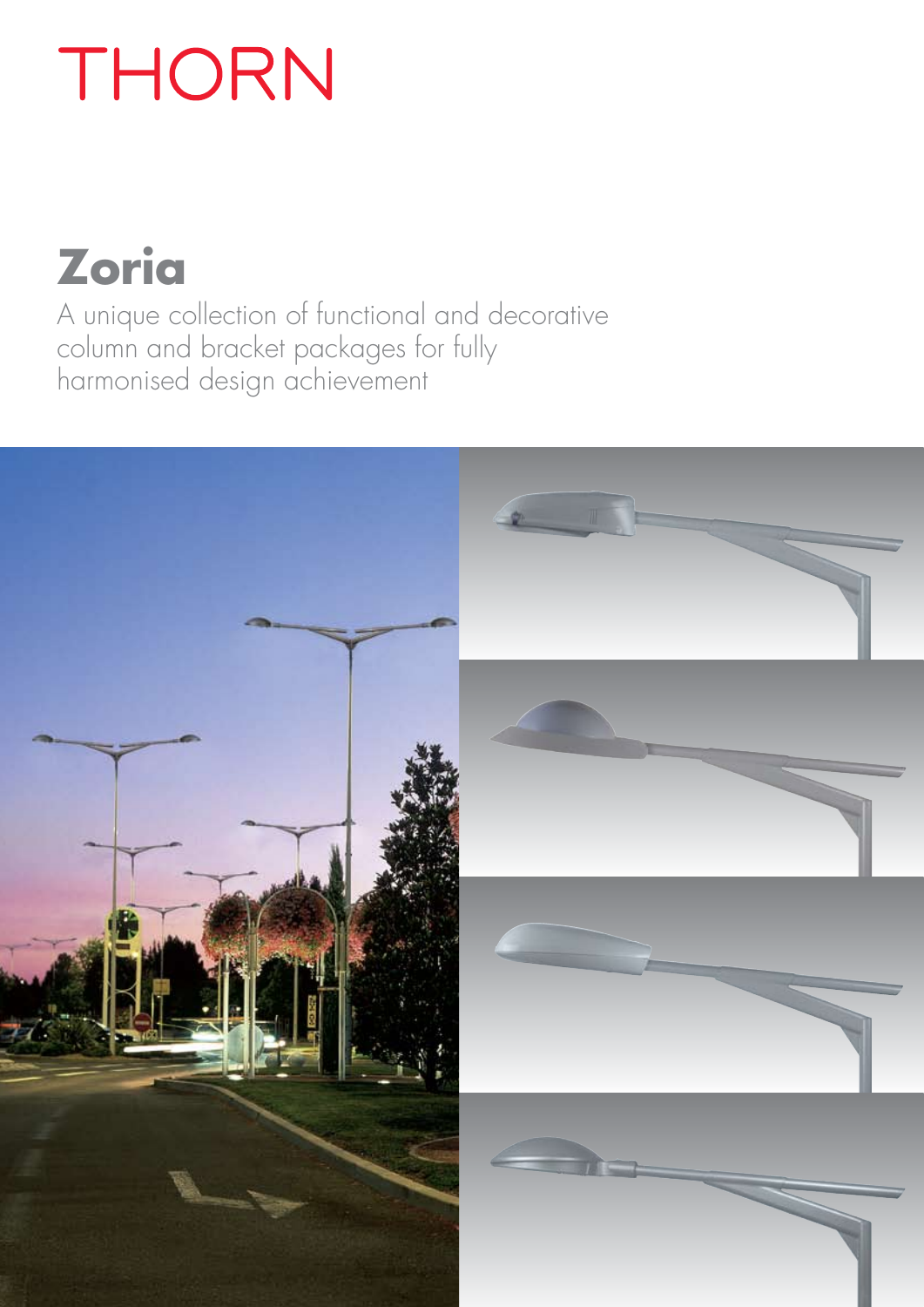

### **Zoria - for functional and decorative road lighting applications**

This range of tapered lighting columns and harmonised brackets enables the designer to achieve a fully integrated lighting design strategy for towns and cities

- Columns are in steel with flanged plate mounting
- Heights range from 6-10m and complementary single, twin arms or wall brackets are offered to suit the needs of different projects
- For each type there are versions suited and detailed to accept a wide range of side entry Thorn lanterns
- Easy integration into the urban landscape
- Bracket delivered assembled ready for contractor to install
- Complies with EN40, ensuring safe installation
- Easy installation and maintenance
- Durable aluminium/stainless steel construction
- Fully recyclable
- Standard finish is RAL9006. other RAL colours available on request to match your project requirements

#### **Standards**

Designed and manufactured to comply with EN 40-5  $\zeta$ 

#### **What is EN40?**

A European standard, in force since 1st February 2005, that guarantees the calculation of column packages (column, bracket, lantern) for an installation in a given site and imposes CE marking on columns. This guarantee is obtained through an agreement delivered by a European Organisation. Thorn's Les Andelys production site has been certified by CTICM on 7th February, 2006.



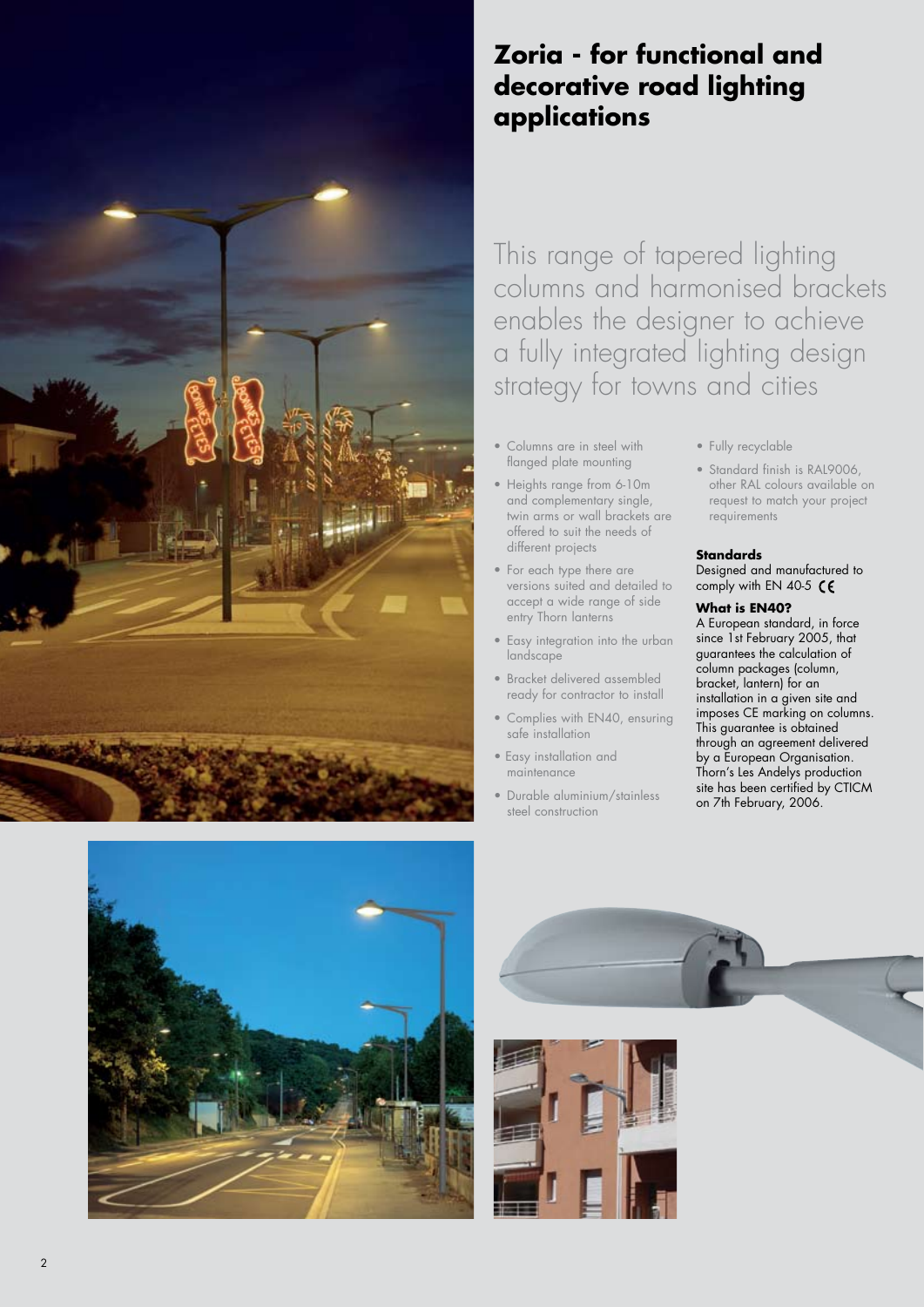

Civic

**Ordering Guide**

150 110

| <b>Type</b>                                  | Pole<br>Height (m) | <b>Bracket</b><br><b>Type</b> | Out-<br>reach<br>(m) | <b>Description</b>                     | Wt<br>(Kg) | <b>SAP</b> code |
|----------------------------------------------|--------------------|-------------------------------|----------------------|----------------------------------------|------------|-----------------|
| <b>Bracket Arms</b><br>Packages<br>and Poles | 6                  | Single                        | 1.3                  | ZORIA COLUMN 6M + SINGLE BRACKET 1.3M  | 95         | 99078830        |
|                                              |                    |                               | 1.5                  | ZORIA COLUMN 6M + SINGLE BRACKET 1.5M  | 95         | 99078841        |
|                                              |                    | Twin                          | 1.3                  | ZORIA COLUMN 6M + TWIN BRACKET 1.3M    | 114        | 99078832        |
|                                              |                    |                               | 1.5                  | ZORIA COLUMN 6M + TWIN BRACKET 1.5M    | 114        | 99078842        |
|                                              | 8                  | Single                        | 1.3                  | ZORIA COLUMN 8M + SINGLE BRACKET 1.3M  | 176        | 99078833        |
|                                              |                    |                               | 1.5                  | ZORIA COLUMN 8M + SINGLE BRACKET 1.5M  | 176        | 99078843        |
|                                              |                    | Twin                          | 1.3                  | ZORIA COLUMN 8M + TWIN BRACKET 1.3M    | 195        | 99078837        |
|                                              |                    |                               | 1.5                  | ZORIA COLUMN 8M + TWIN BRACKET 1.5M    | 195        | 99078845        |
|                                              | 10                 | Single                        | 1.3                  | ZORIA COLUMN 10M + SINGLE BRACKET 1.3M | 220        | 99078838        |
|                                              |                    |                               | 1.5                  | ZORIA COLUMN 10M + SINGLE BRACKET 1.5M | 220        | 99078846        |
|                                              |                    | Twin                          | 1.3                  | ZORIA COLUMN 10M + TWIN BRACKET 1.3M   | 239        | 99078839        |
|                                              |                    |                               | 1.5                  | ZORIA COLUMN 10M + TWIN BRACKET 1.5M   | 239        | 99078847        |
| <b>Bracket Arm</b>                           |                    | Single                        | 1.3                  | ZORIA SINGLE BRACKET 1.3M FOR TOP 60   | 20         | 99074862        |
|                                              |                    |                               | 1.5                  | ZORIA SINGLE BRACKET 1.5M FOR TOP 60   | 20         | 99074867        |
|                                              |                    | Twin                          | 1.3                  | ZORIA TWIN BRACKET 1.3M FOR TOP 60     | 36         | 99074863        |
|                                              |                    |                               | 1.5                  | ZORIA TWIN BRACKET 1.5M FOR TOP 60     | 36         | 99074868        |
|                                              |                    | Single                        | 1.3                  | ZORIA SINGLE BRACKET 1.3M FOR TOP 76   | 20         | 99074865        |
|                                              |                    |                               | 1.5                  | ZORIA SINGLE BRACKET 1.5M FOR TOP 76   | 20         | 99074870        |
|                                              |                    | Twin                          | 1.3                  | ZORIA TWIN BRACKET 1.3M FOR TOP 76     | 36         | 99074866        |
|                                              |                    |                               | 1.5                  | ZORIA TWIN BRACKET 1.5M FOR TOP 76     | 36         | 99074871        |
| <b>Wall Bracket</b>                          |                    | Single                        | 1.1                  | ZORIA WALL BRACKET 1.1M                | 20         | 99074864        |



Wall bracket